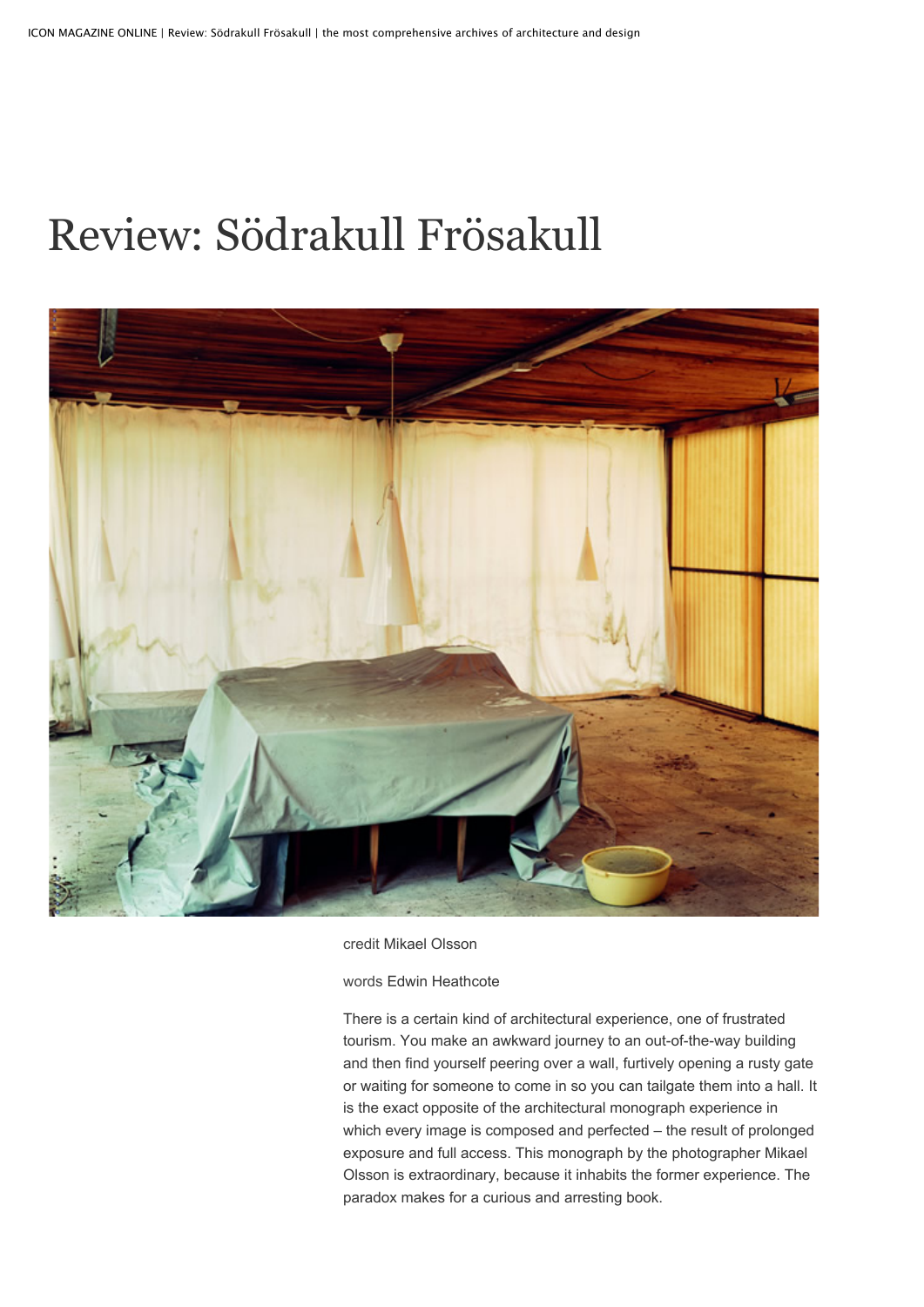Swedish furniture designer Bruno Mathsson (1907-1988) built himself two houses in the early sixties: Södrakull, a Miesian, California-inflected glass and timber box, built in 1964-65; and Frösakull, a sparse summer house built in 1960.

Like a proto-Gehry, Mathsson built Frösakull using materials that were available: corrugated metal, plastic sheets, plywood, spindly timbers and old curtains. The designer grew old and died, the house deteriorated, and when his widow died in 1999 it was left empty.

A year later architect Thomas Sandell (of Sandell Sandberg) bought the house as a retreat for his staff. None of them, according to Helena Mathsson's essay in the book, "showed any particular interest". It was sold again, this time after Sandell had initiated a move to have it listed. It went at auction in 2006, sold not as a building but as part of a furniture sale.

The photos here are not so much a documentation – though they are that as well – but more an exploration of decay and the awkward relationship of modernism with imperfection.

Mathsson had been hugely influenced by Philip Johnson and the Case Study Houses and he brought that version of American modernism, – itself so heavily influenced by northern and central Europe via Mies van der Rohe, Neutra and Schindler – back to Sweden, where he designed glass houses and this extraordinarily modest little structure for himself.

The first photos of the more solid, if still ethereal, Södrakull main residence offer mere glimpses of the structure, snatched, voyeuristic snippets of building between trees, ajar doors and partially-drawn hangings. Like Thomas Ruff's photos of Mies van der Rohe's buildings, they distort and question perfection though movement and blur. It is an odd kind of voyeurism that targets the structure rather than its occupants. Who spies on a building? Well, we do, of course.

The other photos, of the Frösakull summer house, are more invasive, interfering with the remains – there is something slightly creepy about the documentation of the decaying house of a dead man.

There are moments when, in Olsson's increasingly mesmeric photos, you see glimpses of a Miesian perfection. But mostly the images convey neglect; the forest spreading into the interior as the dim northern light just about manages to penetrate the algae-encrusted plastic sheeting.

Thomas Demand has made us look carefully at the perfection of the photographed architectural interior: it is the smoothness of the surfaces and the dryness of the cardboard that lets you into the secret. In Olsson's photos it is quite the opposite – the structural simplicity is made complex by the oddly beautiful staining, the artful distribution of leaves on the ground and the glimpses of a grey sky that give the lie to the architecture's sunny modernist sensibility. This book tells you more about the qualities of a building, about space, time, texture, modernity and mortality than a million words or a dozen meticulously made